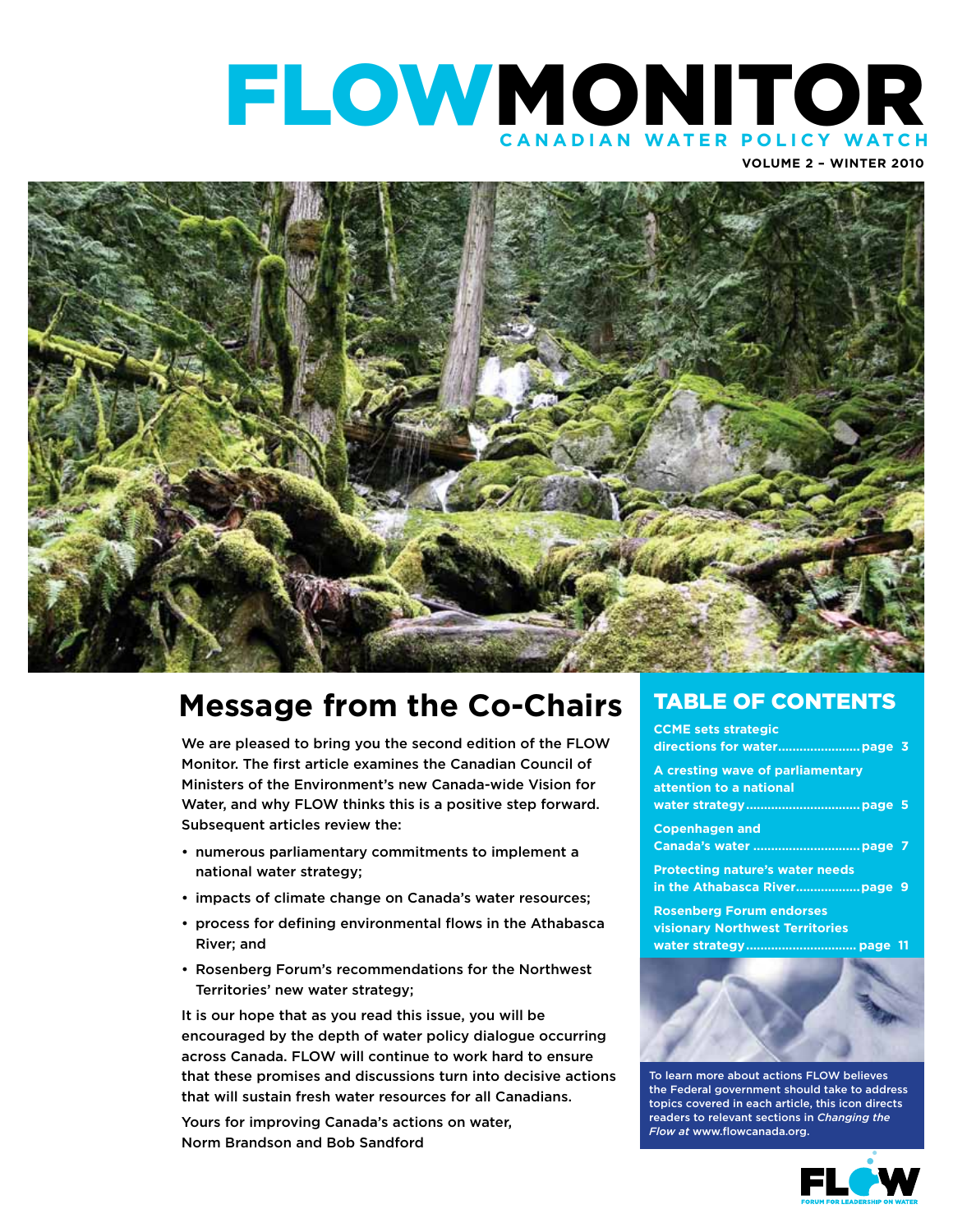# BUBBLING TO THE SURFACE

CCME sets strategic directions for water

#### By Norm Brandson

On October 30th, 2009, the Canadian Council of Ministers of the Environment (CCME) released a framework to guide their future activities and actions in water. CCME Setting Strategic Directions for Water outlines a vision where "Canadians have access to clean, safe and



Linking back to *Changing the Flow...*  Priority 1: Enhancing National Capacity for Freshwater Protection

Priority 6: Preventing Interjurisdictional Conflicts and Bulk Water Exports

sufficient water to meet their needs in ways that also maintain the integrity of ecosystems." The framework establishes CCME's mission to facilitate the integration of research and policy that "contributes to sustainable

management, protection, restoration and conservation of Canada's water." Five goals are identified as a way of fulfilling this mission:

- 1. Protecting aquatic ecosystems on a sustainable watershed basis;
- 2. Promoting conservation and wise use of water;
- 3. Improving the management of water quality and quantity;
- 4. Reducing climate change impacts through adaptive strategies; and
- 5. Developing and sharing knowledge about the state of Canada's water.

This vision is an admirable one and few could disagree with the broad goals, congruent with good stewardship. However, given CCME's history (see page 4) and prior reluctance to tackle tough water issues, should we be optimistic about progress?

#### CCME's Record on Water

CCME has been around, in one form or another, since 1961. To date, accomplishments related to water have been few and far between. In 1986, CCME developed water quality objectives that, although not standards, have gained wide if discretionary use in all jurisdictions. More recently, they developed a Canada-wide Strategy for the Management of Municipal Wastewater Effluent in February 2009, a positive sign that the council may be ready to take a more proactive approach toward water. However, generally speaking CCME has failed to reach consensus on an aggressive water agenda. Even when there was strong public opposition to bulk water exports in 2002, the council was unable to agree on a consensus position. As a result, inconsistent and easily voided interbasin transfer bans were legislated in the Provinces. Likewise, suggestions that all provinces adopt the Guidelines for Canadian Drinking Water Quality in legislation to ensure national consistency have born no fruit.

#### Barriers to Progress

Until now, water has not really had a governmental home. Canada does not have a ministerial water council, and for several reasons CCME has not yet filled this void. First, many provinces aggressively assert ownership of water within their boundaries. They have little appetite for a national consensus process where the 13 other jurisdictions could influence water management within their borders. Second, the management of water is fraught with jurisdictional fragmentation. Within most governments, no single ministry has responsibility for all aspects of water. This makes it challenging for a council of environment ministers to reach consensus when decisions frequently implicate ministries not at the table. Making matters worse, the federal government, with water responsibilities sprinkled over a dozen or so departments, has shown little leadership in the absence of consensus.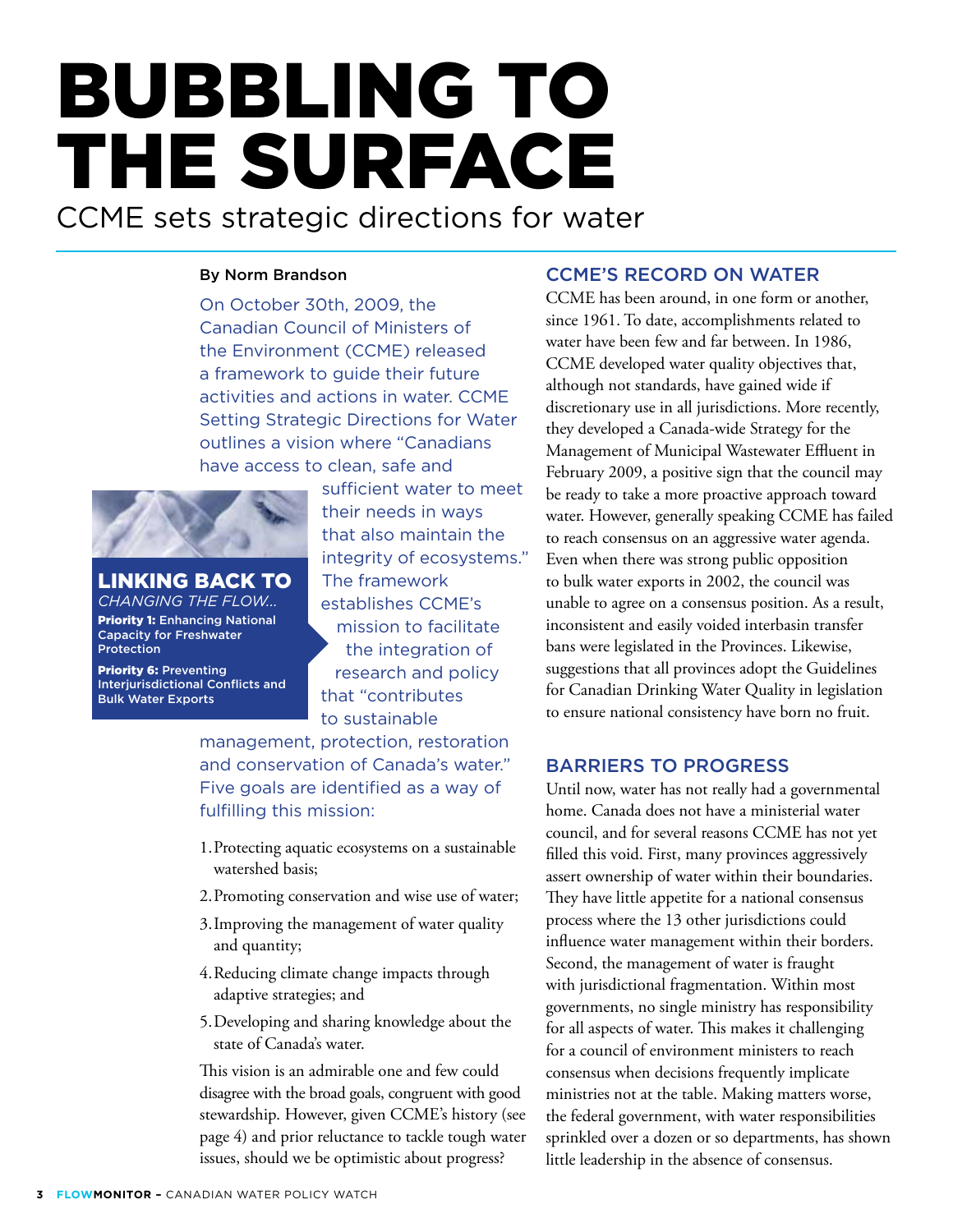#### CCME's Strengths

Despite these barriers, CCME is a unique organization with a progressive governance structure. Many of CCME's features – equality of membership; a consensus decision-making process; the active participation of Québec; and historical success tackling tough issues like acid rain and federal-provincial harmonization of environmental assessment processes – make it the best bet among existing intergovernmental forums to assume the role of a water council.

#### HAS WATER FOUND A HOME?

There is general agreement within the water policy community that Canada's provinces and territories need to effectively operationalize a list of principles similar to those stated in CCME's five goals and that a national water policy is needed to confirm and articulate this direction. It remains to be seen whether CCME can overcome the obstacles that have prevented it from confronting tough water issues in the past. It is our hope that water – a previously orphaned resource amongst intergovernmental councils – has at last found a home with CCME.

#### Origins of the Canadian Council of Ministers of the Environment

The history of CCME begins at the *Resources for Tomorrow* Conference in 1961, a landmark intergovernmental forum that resulted in a radical rethink of how Canada managed its renewable natural resources. Following the conference, the Canadian Council of Resource Ministers (CCRM) was established by eleven provincial and federal departments to bring a greater degree of collaboration to resource management. One of the most influential recommendations from CCRM was for each government to create a single agency or department responsible for environmental protection.

In the early 1970's, CCRM expanded to become the Canadian Council of Resource and Environment Ministers (CCREM); but then became the Canadian Council of Ministers of the Environment (CCME) in 1988 when environment ministers divorced themselves from their resource colleagues.

CCME is supported by an independent secretariat, a third of the budget for which is funded by the federal government, with the remainder provided by an annual levy on each jurisdiction proportional to population. The chair rotates each year and all members are considered equal participants in a consensual decision-making process. Importantly, Québec has been an active participant in CCME even when that Province was not participating in all other intergovernmental forums.

Canadian Council of Resource Ministers (CCRM) Created in 1961

Canadian Council of Resource and Environment **Ministers** (CCREM) Created circa 1970

Canadian Council of Ministers of the Environment (CCME) Created in 1988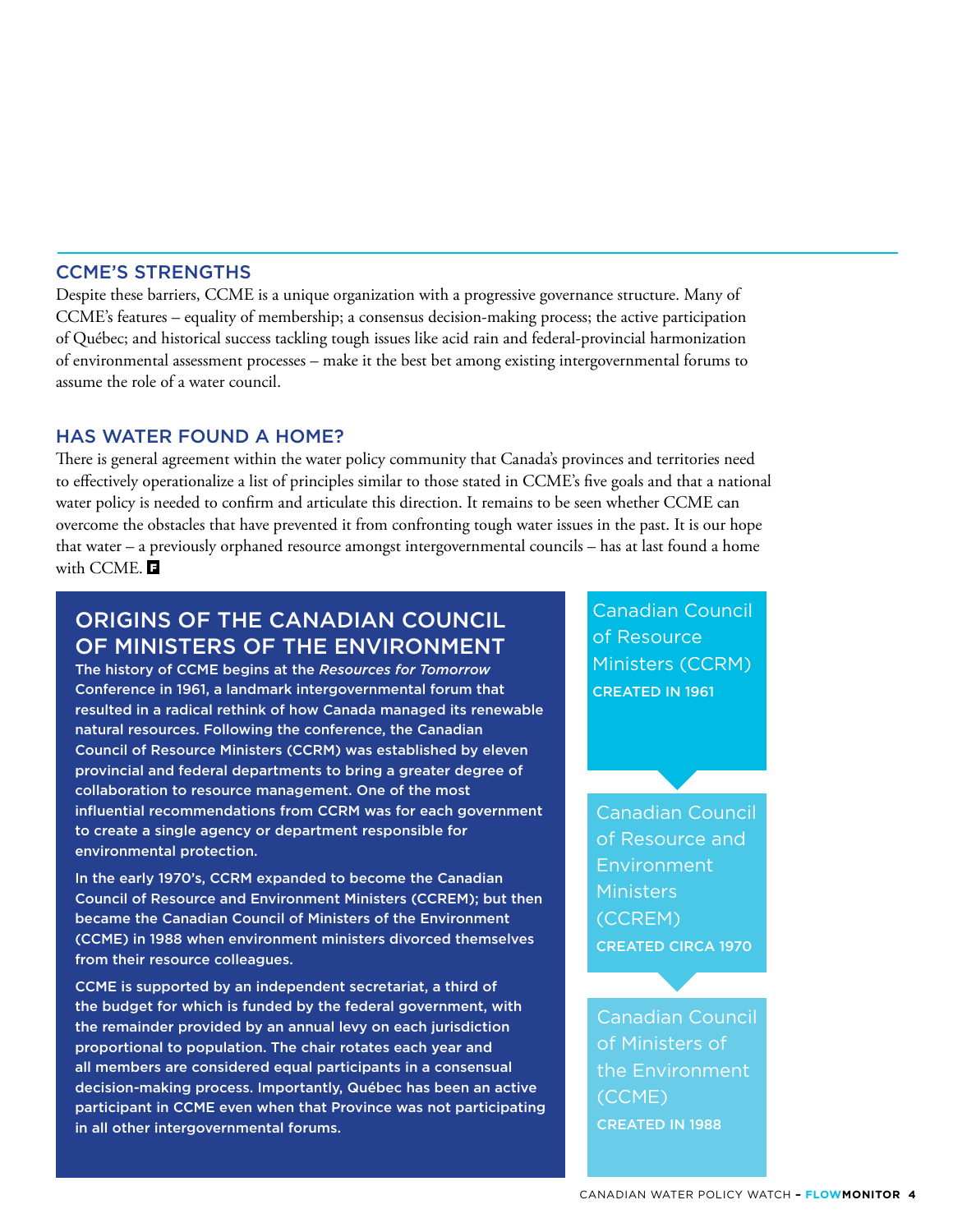# EMERGING CONSENSUS?

A Cresting Wave of Parliamentary Attention to a National Water Strategy

#### By Nancy Goucher

According to the 2009 Canadian Water Attitudes Survey, the majority of Canadians identify freshwater as the country's most important resource. This is not surprising considering the importance of water to our economy, culture and environment – a message not lost on federal parties, as suggested by the commitments they have made to water over the past three years. Despite the divisive and hyper-partisan situation in parliament, this chronology suggests that the need for a national water strategy is one area where consensus is emerging across party lines. **F** 



#### Linking back to

*Changing the Flow...*  **Priority 1: Enhancing National** Capacity for Freshwater **Protection** 

**Action 1: Facilitate the** Development of a National Freshwater Strategy

#### March 19, 2007 Budget

The current government committed \$35 million under their National Water Policy – \$30 million for cleaning up the Great Lakes, Lake Simcoe and Lake Winnipeg, and \$5 million for a Lake Superior study.

#### March 22, 2007

In a news release, the Conservative Government committed \$93 million to "support a comprehensive National Water Strategy [to] ensure clean and safe water for Canadians." They promised "action to improve the health and quality of Canada's fresh water resources".

#### **OCTOBER 16, 2007** Speech from the Throne

"A new water strategy will be implemented to help clean up our major lakes and oceans and to improve access to safe drinking water for First Nations."

#### Party Platforms 2008

Conservative Party – They pledged to secure Canada's strategic resources by reaffirming a ban on bulk water transfers and ensuring future energy development is clean and environmentally sustainable.

Liberal Party – committed to a National Water Strategy using regulations, monitoring, enforcement and new investment. The strategy would be informed and coordinated by a National Water Council and supported by a \$400 million Canada Water Fund.

NDP Party – would implement a National Water Strategy to improve water quality monitoring and enforcement of water quality standards. A comprehensive Water Quality Audit would ensure clean and safe water for all.

Green Party – their water platform was based on: "Keep it. Conserve it. Protect it." They would keep the 1987 Federal Water Strategy; work towards conservation and the sustainable use of water; and use federal powers and interjurisdictional water sharing to protect freshwater ecosystems and ecological services.

#### November 26, 2009

In a speech at Laval University, Michael Ignatieff stated that a Liberal Government would implement a National Freshwater Strategy. "Our water is a national treasure. It's also a national responsibility. We'll start by cleaning up the waterway that stands at the centre of our country and our history – from the Great Lakes down the St. Lawrence. And we'll begin the work of cleaning up Lake Winnipeg, one of the most important sources of freshwater in the West."

#### March 3, 2010 Speech from the Throne

"To further protect and preserve the diversity and health of our natural environment, our Government will bolster its Action Plan on Clean Water."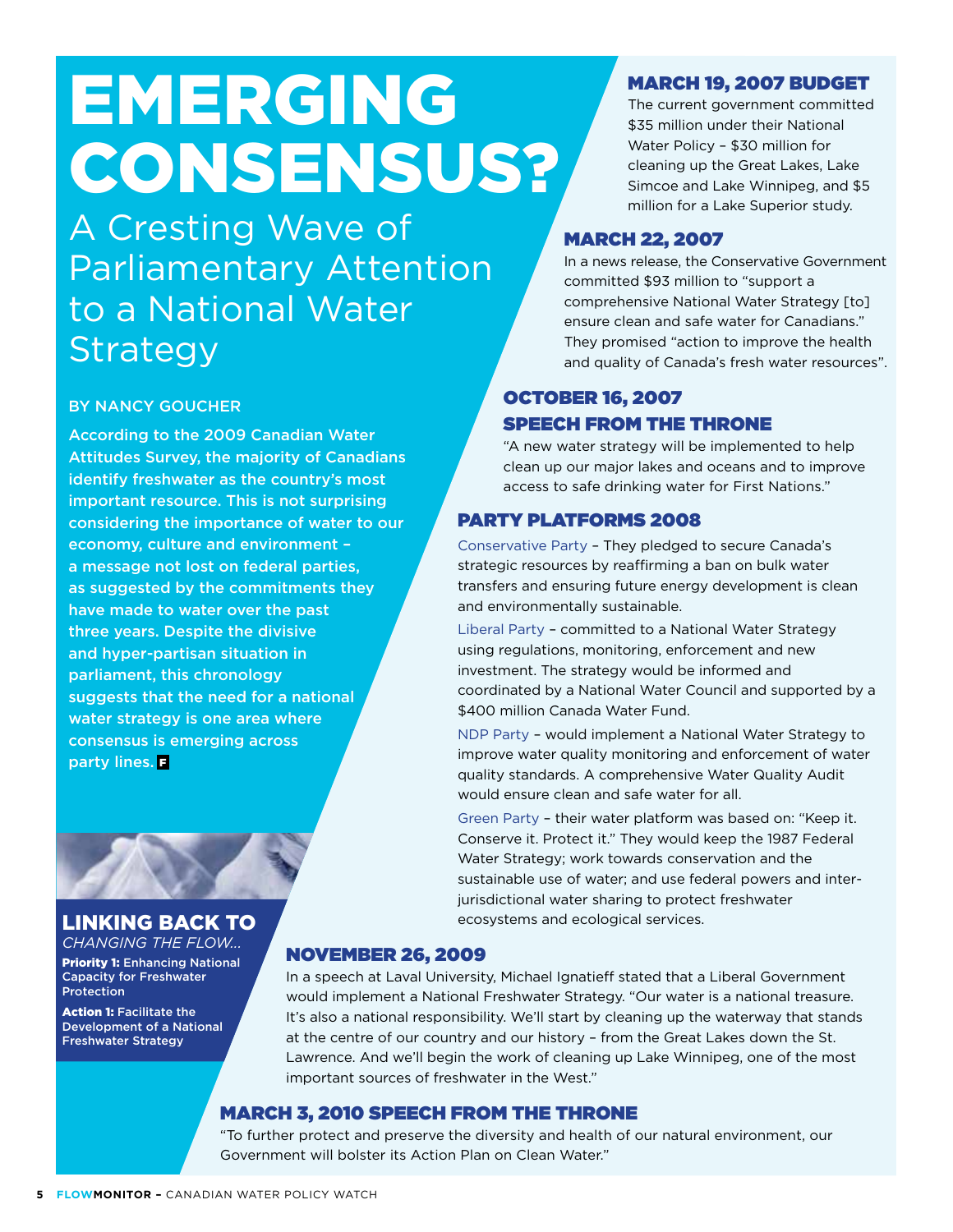

FLOW congratulates the

**COMMISSION** 

APPOINTED TO INTERNATIONAL

**COMUZZI** 

JOINT

our boundary waters.

Honourable Joseph Comuzzi on his appointment as Canadian Chair to the International Joint Commission (IJC). We are encouraged by his appointment and his election by his fellow Commissioners as Canadian Chair. His knowledge of Canada-US relations and boundary water issues will serve both the Commission and Canada well. FLOW hopes to work with Comuzzi and the IJC to improve the sustainability of

### The stars seem to have aligned in 2010, creating enormous potential OPPORTUNITY FOR THE GREAT LAKES-ST. LAWRENCE RIVER ECOSYSTEM

2010 – A YEAR OF

to coordinate the management of the Great Lakes – St-Lawrence River ecosystem through the review or development of a number of major water governance initiatives in Canada, Ontario and Quebec this year.

#### The most publicized of these initiatives is the renegotiation of the Great Lakes Water Quality Agreement (GLWQA), a binational agreement between Canada and the United States first signed in 1972. This landmark policy has been critical to public health and water quality improvements in the Great Lakes. The agreement is being revised to address today's more difficult challenges such as climate change, invasive species, and non-point source pollution.

In addition to the GLWQA, there are three other major water governance initiatives currently under consideration: the Canada-Ontario Agreement (COA) – a federal-provincial agreement that is the key mechanism for implementing the GLQWA – and the St-Lawrence Canada-Quebec Plan (SLP). This is the first time that COA and SLP have had identical review dates. The third is the Integrated St-Lawrence River Management Plan; a strategy that the Quebec government may finally begin eight years after the Quebec National Policy was released in 2002.

The review of these initiatives in 2010 presents an important opportunity for Canada, Ontario, Quebec and the United States to work together to create an integrated ecosystem-based approach that can effectively address current challenges and emerging threats to the Great Lakes – St-Lawrence River ecosystem.



### WWF-CANADA: CANADA'S RIVERS AT RISK

In October 2009, WWF-Canada released a report entitled, *Canada's Rivers at Risk: Environmental Flows and Canada's Freshwater Future*, exploring the health of ten of the nation's most important rivers.

The report assessed the cumulative impacts of three key threats to environmental flows in Canada's rivers: climate change, water withdrawals & diversions and flow regulation & fragmentation.

Findings suggest that flow regimes in some of Canada's most important rivers, such as the South Saskatchewan, Saint John and the St. Lawrence, have been modified to the extent that ecosystems are in serious trouble. Others – including some of the planet's increasingly scarce large, free-flowing rivers like the Skeena, the Athabasca, and the Mackenzie – are facing trouble as demands on their waters grow and climate change intensifies.

Download the report at www.wwf.ca/rivers.



Learn more about FLOW's work! **www.flowcanada.org** Visit us to find out about our latest projects. Be sure to sign up on the home page to receive future copies of the FLOW Monitor directly to your inbox.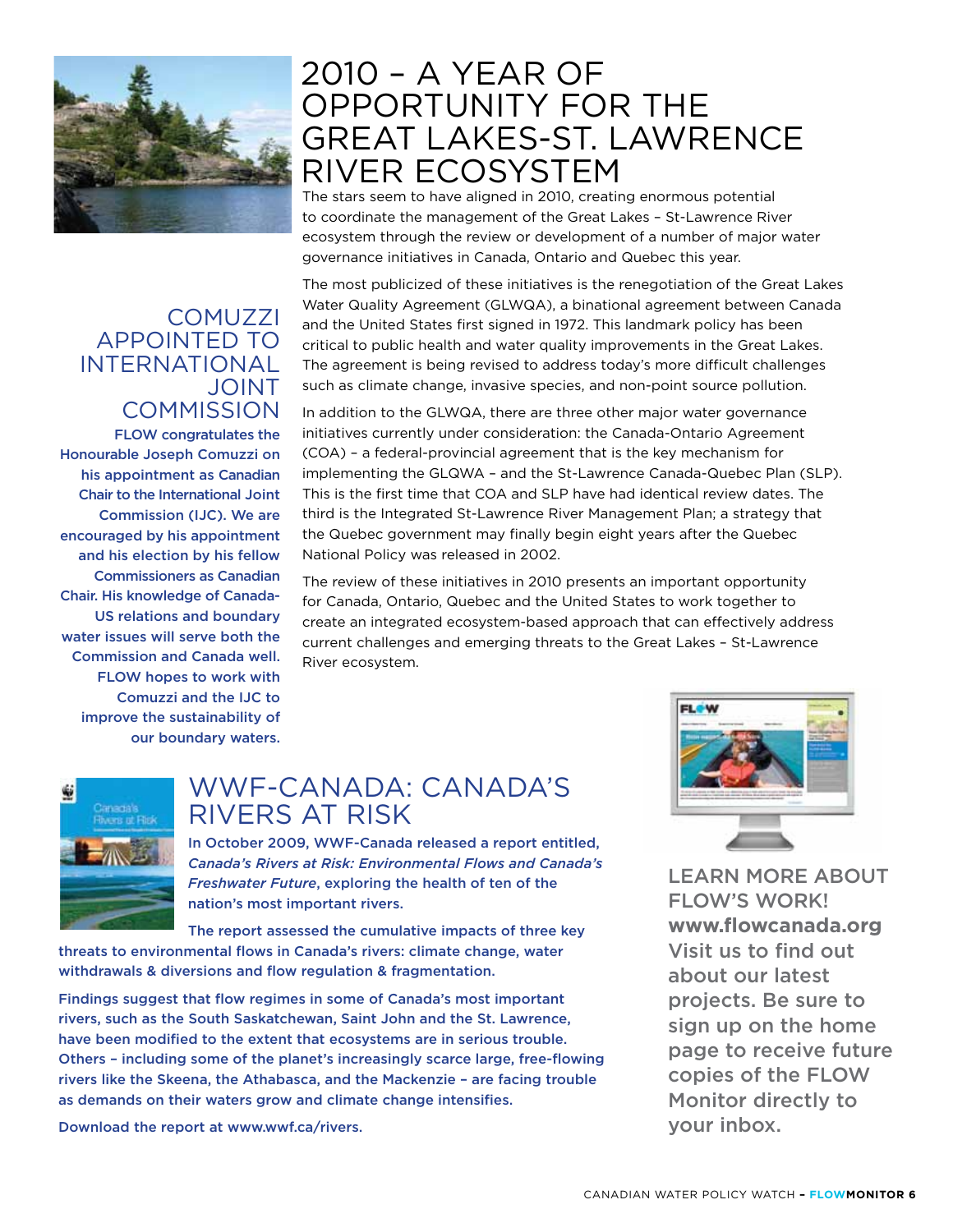# COPENHAGEN AND CANADA'S WATER

" Four hundred is the number of successive generations that have experienced broadly stable climate. Ours is the last." – BBC Focus Magazine

#### By Jim Bruce

It is through changes to hydrological systems – rivers, lakes, aquifers and wetlands – that impacts of climate change will be most seriously felt. Unfortunately, as reported in an LA Times article, *Copenhagen's missing ingredient: water*, all references to water were stricken from the draft text for the Copenhagen Conference of Parties Climate Change meeting in December 2009. Yet, if we look into recent changes in Canada's water resources, it is clear that the issue of climate change impacts is critical. Over the past 40 years, greenhouse gases

have dominated changes in the global and regional climate. With no commitment to firm emission reduction targets in the Copenhagen Accord, the global community appears to have retreated back to where it was after signing the Framework Convention on Climate Change in Rio in 1992 – many good intentions but no agreed commitments.

Thus, there seems little doubt that rising global greenhouse gas emissions will be allowed to continue

for several decades, with increased warming of the climate to midcentury and longer. For Canada's water resources, this means that four troubling trends observed in the last four decades will continue or accelerate to 2050 and likely beyond due to climate change.

Linking back to *Changing the Flow...*  Priority 2: Responding to the Impacts of Climate Change and Energy Production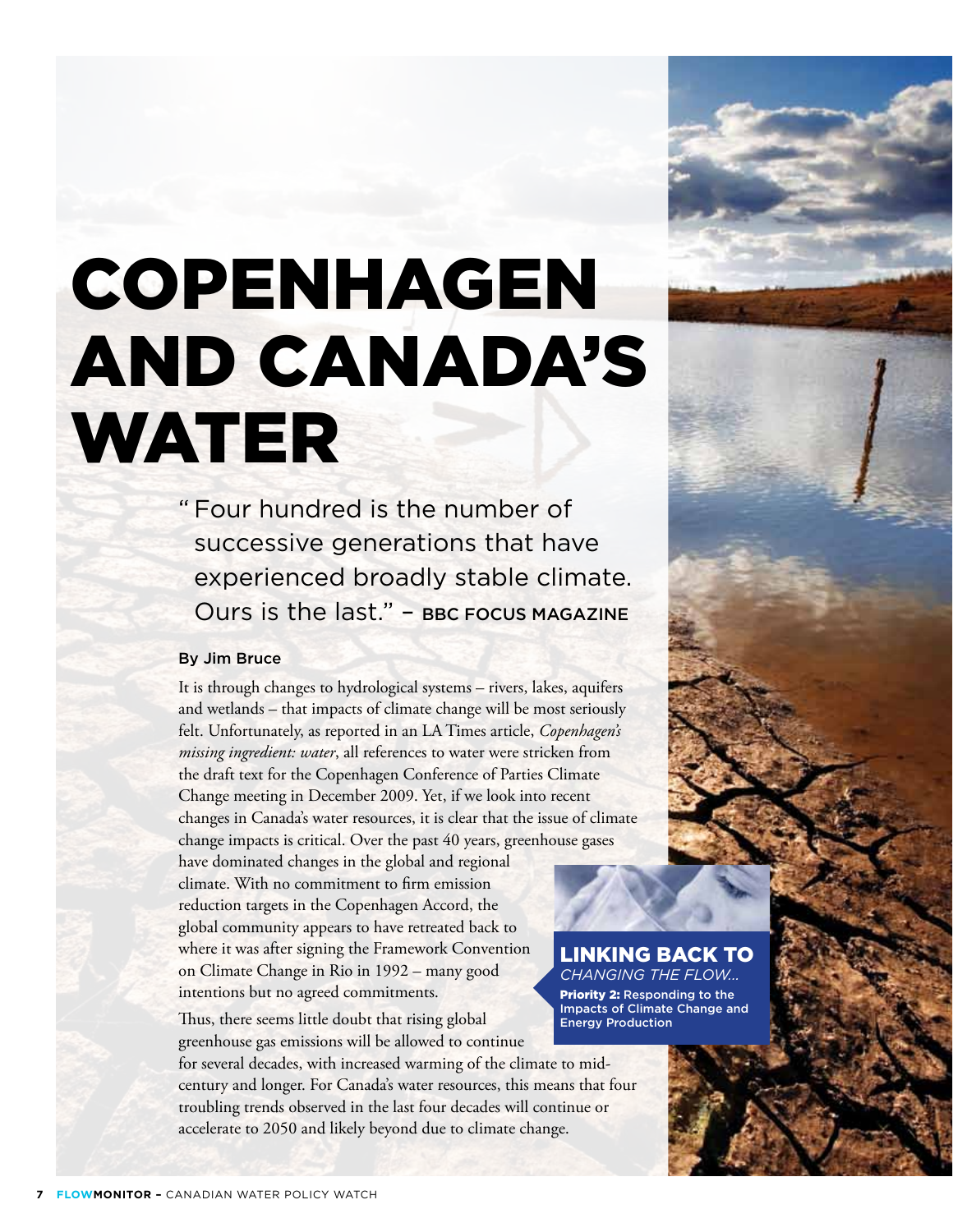#### 1. Worsening Pollution

On the water pollution front, two consequences of climate change for water quality are of notable concern. The first is the increasing frequency of high intensity rain events, which erode croplands and transport nutrients and contaminants into waterways. Heavy rains also cause the overflow of storm sewers into city sanitary sewer systems, directly discharging waste into lakes and rivers.

The second is rising water temperatures in lakes and rivers. On the Great Lakes, ice cover has been declining since 1973, warming waters in winter with effects carrying over into summer. This not only increases evaporation but induces greater algal growth, and with longer stratification periods, contributes to oxygen depletion near the bottom. The health of the Lake Erie ecosystem is now backsliding and similar trends towards eutrophic conditions are evident in coastal regions of all the Great Lakes and in Lake Winnipeg. Higher water temperatures may also be reducing spawning and survival success of anadromous fish runs in the Fraser and other rivers.

#### 2. Flood Damage

Climate change has led to increased instances of flooding across seasons. Fall and winter storms are intensifying. Combined with sea level rise, these events are producing more devastating storm surges in coastal estuaries. In the spring and summer, intense rains have caused severe flash flooding across Canada – from Pangnirtung, Nunavut to Toronto to Vancouver Island. Basement flooding is increasing in cities across Canada when heavy rains overwhelm storm sewers. About two thirds of water-related health outbreaks come after heavy rain events, suggesting source water protection efforts for drinking water will need to be redoubled.

#### 3. Droughts and Declining Natural Flows

Many Canadians will also witness declining local water levels in low-flow seasons. The retreat of glaciers and reduction of spring snowpack in the Rocky Mountains is causing declines in river flows and changes of seasonality. This is of particular concern in the already water-stressed areas of Canada, such as the Prairies and central British Columbia. Compared to future droughts, the 2000-2005 drought, which caused losses of \$5 billion, will be regarded as rather benign. Evidence suggests that droughts will be felt across the country as most of southern Canada's rivers, supporting the majority of our population, have shown declining trends in annual flows since 1970. Groundwater levels will also likely decline because of overuse during dry years.

#### 4. Wetlands Deterioration

Aquatic ecosystems and wetlands are deteriorating or being forced to adjust to changing seasonal rhythms with ever earlier spring freshets, rising water temperatures, thawing permafrost and less ice. Reduction of ecosystem services will become increasingly widespread. Lastly, the melting and drying of more than one million square kilometres of peatlands will release large amounts of methane, a powerful greenhouse gas.

Some of the effects of climate change can be offset by generally costly adaptation measures, but there is a limit to the reduction of adverse impacts in large and complex water systems. Mitigation that includes global reduction of greenhouse gas emissions, is essential to protect our water resources. In our own self interest and for the protection of our most important natural resource, Canada needs to regain a leadership role in climate negotiations and work with other countries to establish firm global emission reduction commitments. There are substitutes for fossil fuels, but none for water.

> Source: Report to the International Joint Commission: Impacts on Upper Great Lakes Water Levels: St. Clair River (2009)

#### Seasonal Average Ice Cover on the Great Lakes & Lake St. Clair











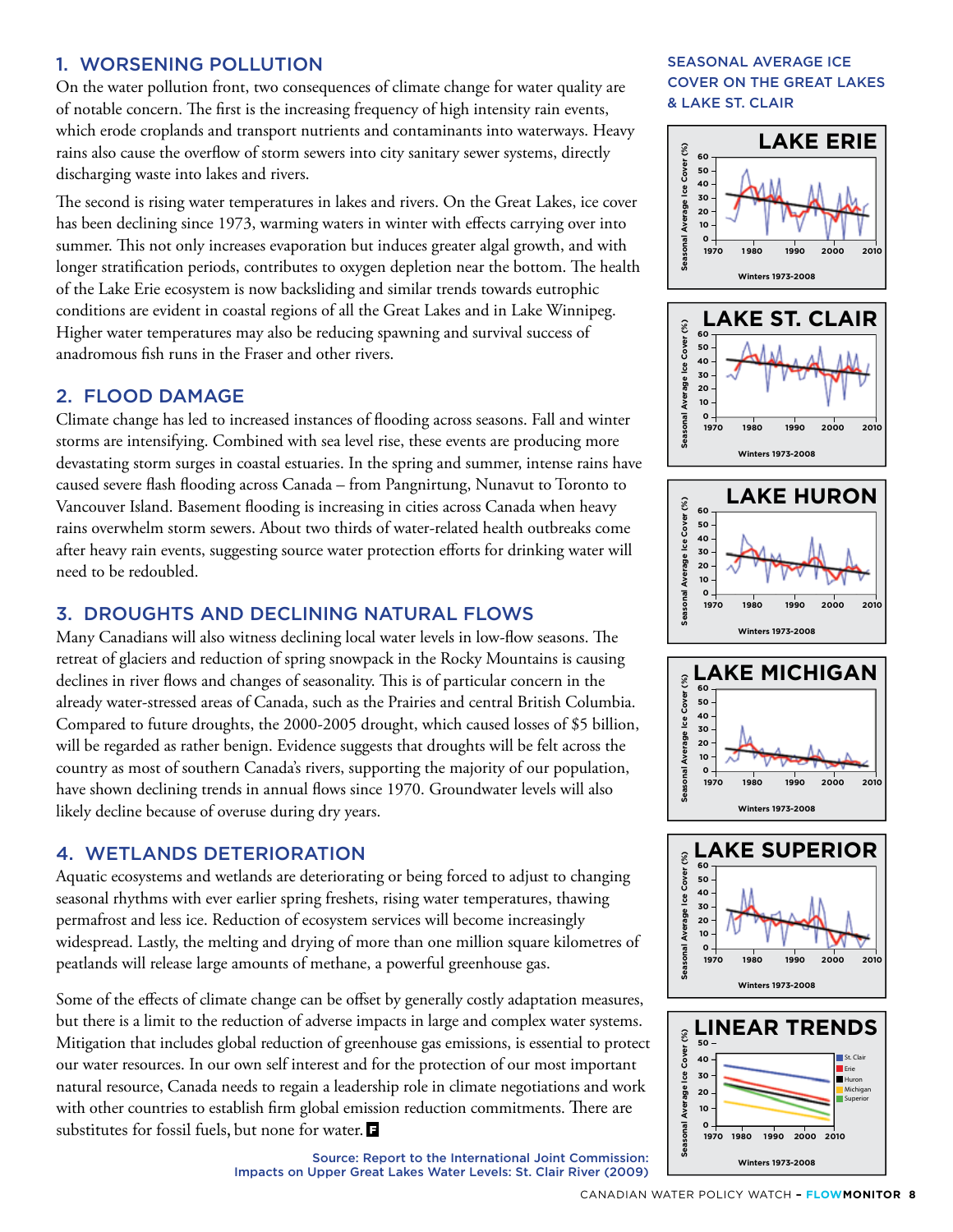

# NATURE'S WATER NEEDS IN THE ATHABASCA RIVER

PROTECTING





#### By Tony Maas

The Athabasca is one of Canada's most important and remarkable rivers. It provides the largest direct inflow of water to the Peace-Athabasca Delta – one of the world's largest freshwater deltas. Its waters are a primary input to the world's largest energy project – Alberta's oil sands.

The impacts of water taking by oil sands operators on river flows have been an issue for some time. Initially,

the Cumulative Environmental Management Association (CEMA), a multi-stakeholder group created to manage the impacts of oil sands development, was tasked with developing a framework for protecting environmental flows (or instream flow needs) in the Lower Athabasca River. However, when CEMA failed to reach consensus by the 2005 deadline, Alberta Environment and the federal Department of Fisheries and Oceans (DFO) intervened and developed Phase 1 of a two-phase framework, released in March 2007.

Phase 1, currently in place, has been criticized for being unenforceable, for neglecting the impacts of climate change on river flows, and for failing to establish an ecosystem base flow (EBF) – a low flow threshold in the river below which no withdrawals are permitted in an effort to protect the ecosystem. The Phase 1 framework is an interim solution established to provide some protection of environmental flows while additional scientific studies and a more comprehensive decision-making process were undertaken to develop a Phase 2 framework.

In 2008, the Phase 2 Framework Committee (P2FC) was established to provide recommendations to Alberta Environment and DFO for the Phase 2 framework. The P2FC, comprising oil sands operators, environmental non-profits, one First Nation and one Métis group, and municipal, provincial and federal governments, was tasked to reach consensus on a framework to govern the timing and quantity of water withdrawals from the Lower Athabasca River by oil sands mining operations.

- 1. Athabasca Delta greenery near Wood Buffalo National Park. Photo David Dodge
- 2. Athabasca River south of Fort McMurray, Alberta Photo David Dodge
	- 3. Boreal forest along the Athabasca River. Photo David Dodge Photos courtesy of Pembina Institute – oilsandswatch.org

### Linking back to

*Changing the Flow...*  Priority 4: Protecting Aquatic Ecosystems and Aboriginal Water Rights Action 7: Work with Alberta to implement water use targets in the oil sands Action 13: Develop effective frameworks to mainstream instream flow needs

**FLOWMONITOR - CANADIAN WATER POLICY WATCH**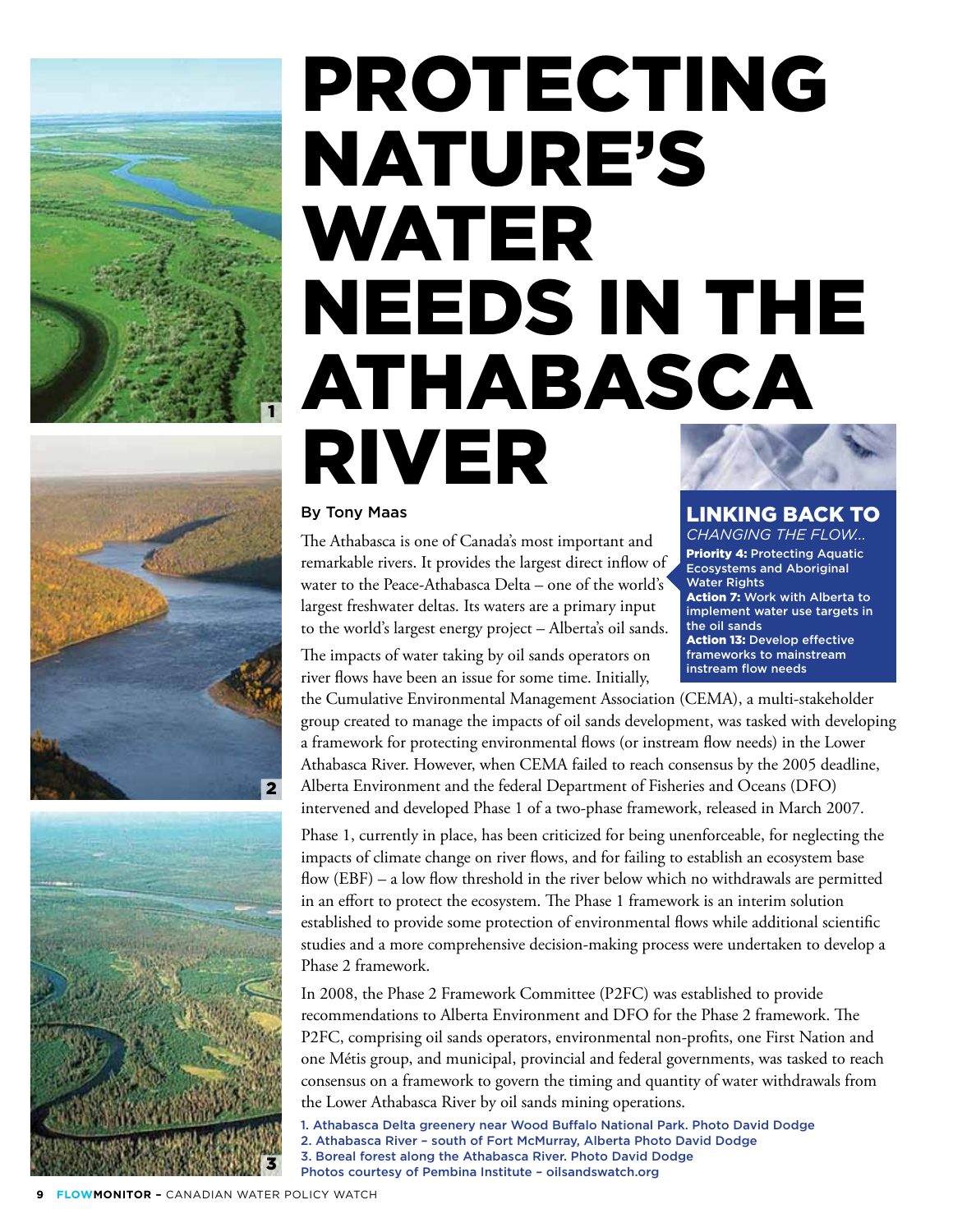After almost two years of deliberations and dialogue, studies and sub-committees, the P2FC was unable to reach consensus. As noted in the 2010 committee report, there was agreement on a number of challenging topics including the need for legal implementation of the framework and the necessity of including climate change impacts in defining water withdrawal rules. While P2FC members reached agreement on the principle of an EBF (i.e., when river flows fall below a certain threshold withdrawals should be reduced to zero), some argued that implementation of the principle raises legal issues, in particular, conflicts with existing water rights held by industry. Responsibility for resolving such conflict was beyond the mandate of the P2FC. Addressing legal issues regarding water rights rest with the Government of Alberta and licensees.

The P2FC process tackled one of the most contentious water issues, and one of the most scrutinized industrial projects in the country.

However, the decisions being made reflect water governance challenges across the country as water demands grow, climate change impacts worsen, and the imperative to protect nature's water needs grows. Most of the existing legal and institutional frameworks appear unable to resolve differing perspectives on, and interests in, fresh water resources and ecosystems. As we go forward, can these frameworks be strengthened so as to better restore and protect the health of freshwater ecosystems, while also providing water to sustain livelihoods and economic development? Addressing such challenges demands a broader social debate on the value and importance of fresh water to the Canadian economy, culture and environment. This discussion is one that needs to happen as the P2FC's report is brought to the public for input in the coming months. The question will be whether the process provides adequate opportunity for a diverse array of interests to consider the necessary changes to public policy. Information on the Athabasca Water Management Framework is available from Alberta Environment at: www.environment.alberta.ca/1546.html.

"The concept of environmental flows challenges us to look at water use from ecosystem outward – to answer the question of how much water we can use by first asking how much water the river can give." – Canada's Rivers at Risk – WWF CANADA



## TOWARDS A MODERN *WATER ACT* IN BRITISH COLUMBIA

#### By Oliver M. Brandes and Linda Nowlan

British Columbia's *Water Act* is over 100 years old, out of date and no longer able to address existing and emerging water issues in the province. To help ensure a prosperous future, the BC government has committed to modernize its *Water Act* with the goals of 1) building capacity for water conservation and stewardship; and 2) legally protecting environmental flows and watershed health.

The timing is no coincidence – people are increasingly recognizing that the impacts of climate change will be experienced through water as we face longer and drier summers, diminished watershed health and function, and reduced storage capacity in our glaciers, aquifers and snowpack. Conflict, drought and water scarcity loom, even for a relatively wet place like BC.

The Premier of British Columbia asked citizens to become part of the solution for securing their water future. In response, a group of NGOs led by Watershed Watch Salmon Society, EcoJustice and the POLIS Water Sustainability Project, and endorsed by at least 29 groups, submitted a detailed *Statement of Expectations*, organized around four priorities:

- 1. Protect stream health and aquatic environments
- 2. Improve water governance arrangements
- 3. Modernize the water allocation system
- 4. Regulate groundwater use

The implications of this effort are significant for the rest of Canada as the new Act could be the first to define the path towards a more sustainable approach to water management and governance.

For a copy of the Statement visit: http://poliswaterproject.org/news/308.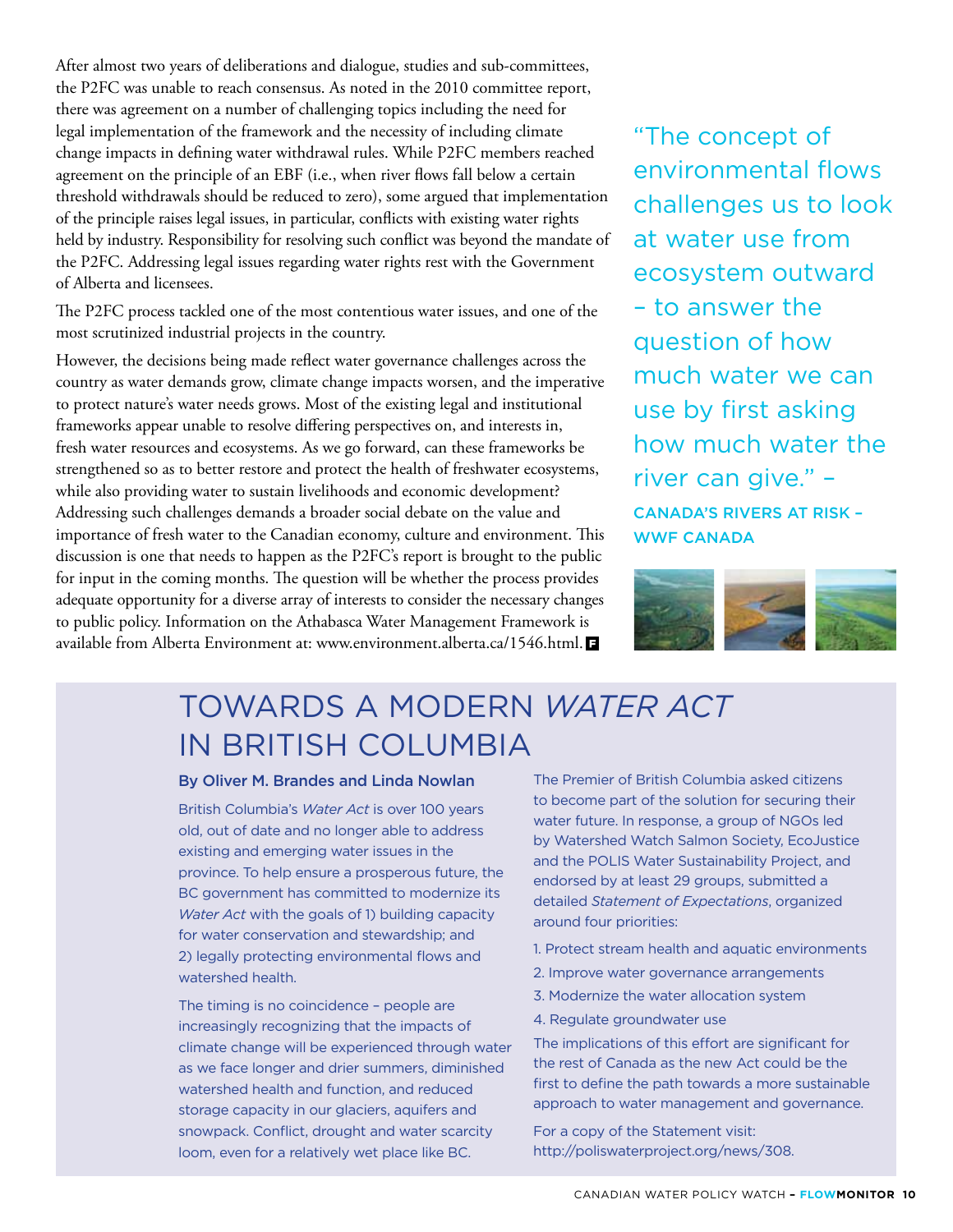## NORTHERN LIGHTS: ROSENBERG FORUM ENDORSES VISIONARY NORTHWEST TERRITORIES WATER STRATEGY





Linking back to *Changing the Flow...*  Priority 6: Preventing Interjurisdictional Conflicts and Bulk Water Exports

#### By Robert Sandford

The renowned Rosenberg International Forum on Water Policy was invited in 2009 to offer advice to the Government of the Northwest Territories on three

matters: 1) review the draft plan, *Northern Voices, Northern Waters: Towards a Water Resources* 

*Management Strategy for the Northwest Territories*, recommend how to improve it and to identify potential barriers to its implementation; 2) assess the appropriateness and effectiveness of water resource management decision-making tools proposed for the government's use; and 3) examine natural capital accounting approaches that have been developed for the Mackenzie River Basin, recommend ways to improve assessments of the environmental assets of the Northwest Territories, and recommend methods for strengthening public support for the water strategy through improved understanding of the value of the region's water resources.

As the proceedings in Yellowknife unfolded, it became increasingly apparent that the water resources in the Northwest Territories are of a global importance – the lands and waters of the Mackenzie basin not only form the cultural and economic foundation of local inhabitants, they perform eco-hydrological functions that benefit the entire continent.

The Rosenberg Forum held that the Mackenzie River Basin may be one of the lynch-pins holding North America's water-ice-climate interface

together. If its stability is compromised, it could cause the Earth's climate to wobble further out of its current equilibrium, with implications for all the ecosystems on the continent whose stability is coupled to current climate variability.

The Forum recommended that primary studies to establish economic and ecosystem values must be combined with ongoing research specific to the region so that values arrived at are not simply extrapolations from elsewhere, but accurately reflect the value of these ecosystems locally and to the rest of the world.

The Forum noted the importance for the NWT to recognize upstream jurisdictions – British Columbia, Alberta, Saskatchewan and the Yukon – as partners in the joint-management of mutually important resources. A need was identified, also, to validate new language with respect to cultural values, and to teach that language to the NWT's riparian neighbours.

The panel further observed that ample legal precedent already exists to establish the NWT's water quality and ecosystem health interests in the context of upstream uses and impacts. However, there is strong evidence to suggest that existing federal regulations protecting upstream waters were not being enforced. Thus, the panel suggested that the NWT should be pressing hard, even to the point of threatening legal action, for enforcement of already existing federal laws regarding water quality threats posed by Alberta's oil sands.

Read the Rosenberg International Forum on Water Policy Report on the Northwest Territories Water Strategy at http://rosenberg.ucanr.org/.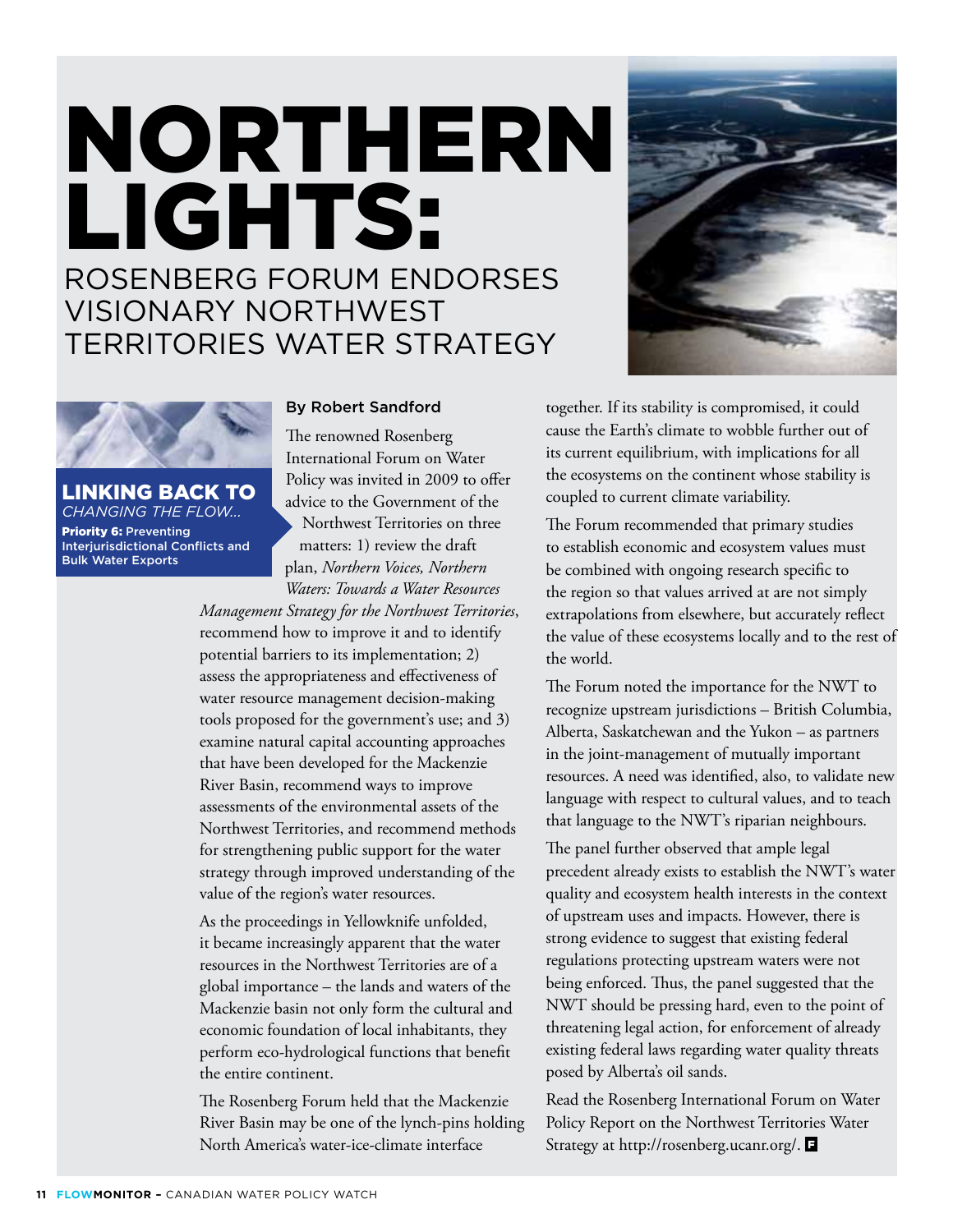On September 23, 2009, the Munk Centre for International Studies at the University of Toronto hosted a conference on the subject of burying carbon dioxide in underground aquifers. The main conference paper was prepared and presented by Graham Thompson, award-winning journalist with the Edmonton Journal, who had been studying carbon capture and storage (CCS) while on a Canadian Journalism Foundation fellowship at the University of Toronto. His key conclusions are:

THE CHALLENGE OF SCALE: The Alberta government proposes to bury 140 million tonnes of  $CO<sub>2</sub>$  by 2050 and has invested \$2 billion of taxpayer's money in several demonstration projects. However, many CCS researchers such as David Keith doubt the veracity of such optimistic scenarios. By one estimate the United States would have to construct 300,000 injection wells at a cost

a threat to human health and ecosystems, could also pose a variety of largely unquantified risks to groundwater systems located above carbon storage basins throughout western North America. The rapid injection of  $CO<sub>2</sub>$  could force brine waters to migrate into the shallow portions of freshwater aquifers. Such a migration could affect pressure and degrade water quality. The U.S. Lawrence Berkeley Laboratory calculates that the corrosive properties of CO<sub>2</sub> combined with the long life of injection wells will make management of water issues an "intensive task." Groundwater acidified by CO<sub>2</sub> leaks may release a variety of heavy metals including arsenic and lead in nearby mineral surfaces leading to contamination of drinking water above health-based limits. They thus conclude that "the impact of large-scale  $CO<sub>2</sub>$  injection and related brine displacement on regional multilayered

## CARBON CAPTURE AND STORAGE: POLITICAL FOLLY OR CLIMATE CHANGE FIX?

For more information on the Conference, please contact Adele Hurley, Director of the Program on Water Issues at the Munk Centre for International Studies, University of Toronto (hurleyut@istar.ca). The full text of the Conference Paper and a webcast of the conference can be found on the Program on Water Issues website (www.powi.ca).

of \$3 trillion by 2030 just to keep emissions at 2005 levels. University of Manitoba energy expert Vaclav Smil has calculated that governments would have to construct  $CO<sub>2</sub>$  infrastructure about twice the size of the world's crude oil industry just to bury 25% of the world's emissions. It is significant that Howard Herzog, a respected carbon capture research engineer at MIT, routinely laments that no large-scale power plant with CCS yet exists on the planet. "Is it reasonable to expect to build hundreds of power plants with CCS by 2050 when we are having so much trouble building just one today?" In sum, scaling up CO<sub>2</sub> deployment from megatonnes to gigatonnes remains a difficult challenge around the world.

LEAKAGE AND GROUNDWATER: Large-scale deployment of CCS will inevitably result in leaks over time into the air or groundwater. These leaks, groundwater systems has not been systematically assessed."

THE BOTTOM LINE: Given the paucity of groundwater information in Canada and lack of national standards, the push to accelerate CCS could pose real risks to our groundwater resources. The marriage of a brave new technology with a political fix for an immediate climate problem could have negative long-term consequences for Canadian taxpayers and water drinkers without stabilizing the climate. To move forward on the sequestration of billions of tones of carbon dioxide in underground saline aquifers without strong regulation, clear liability, effective oversight, sound science and transparent decision-making process would be sheer folly.